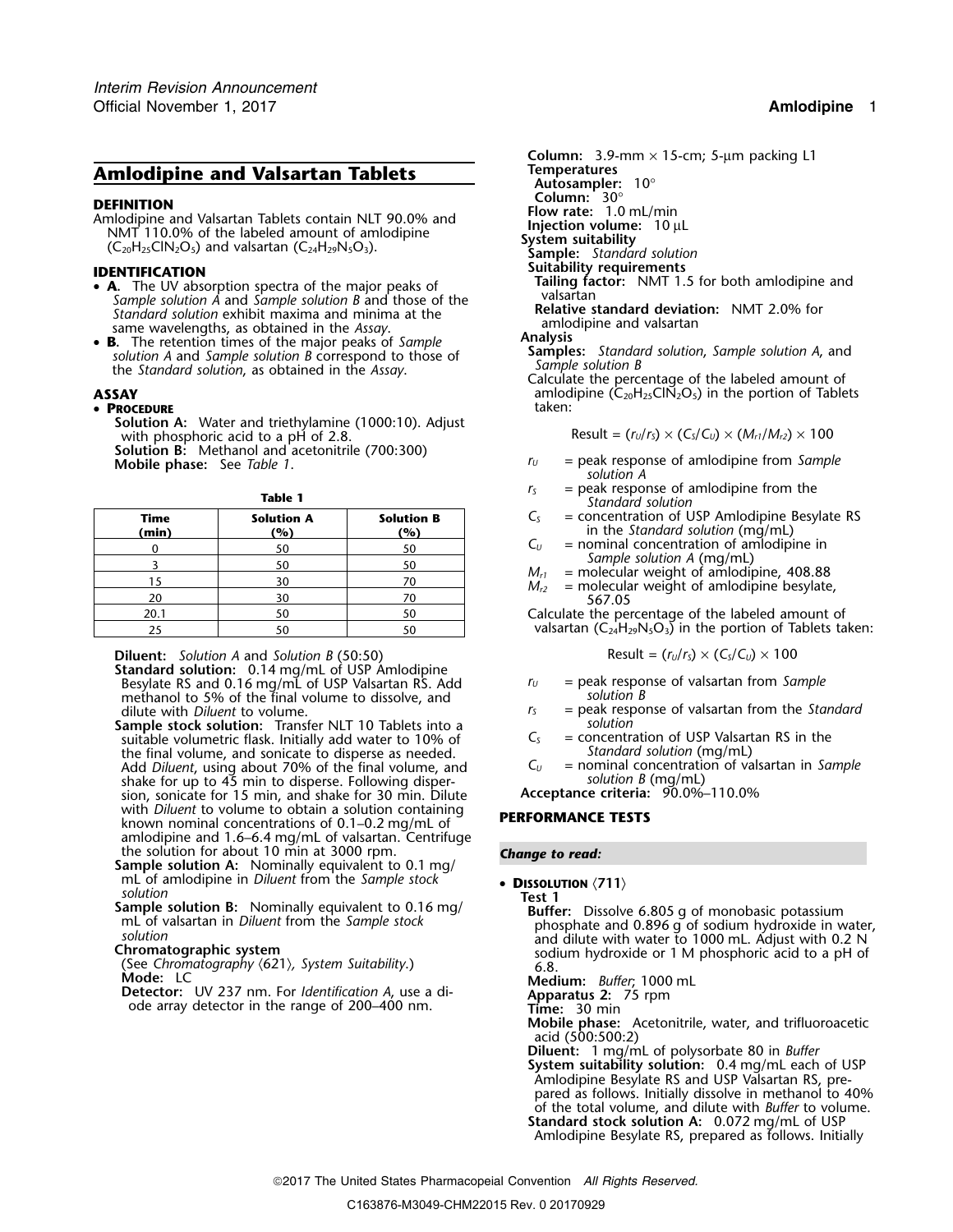dissolve in methanol to 4% of the final volume, and dilute with *Diluent* to volume.

**Standard stock solution B:** 2.2 mg/mL of USP Val-<br>sartan RS in methanol

**Standard solution:** (*L*<sub>1</sub>/1000) mg/mL of amlodipine **Solution B:** Acetonitrile and (*L*<sub>2</sub>/1000) mg/mL of valsartan in *Diluent* from **Mobile phase:** See Table 2. and (*L*<sub>2</sub>/1000) mg/mL of valsartan in *Diluent* from *Standard stock solution A* and *Standard stock solution B*, where *L*<sub>1</sub> is the label claim of amlodipine in mg/Tab-<br>let, and *L<sub>2</sub>* is the label claim of valsartan in mg/Tablet

**Sample solution:** Pass a portion of the solution under **(min) (%) (%)** test through a suitable filter of 0.45-µm pore size. Discard the first 10 mL of the filtrate.

## **Chromatographic system**

(See *Chromatography*  $\langle 621 \rangle$ *, System Suitability.)*<br> **Mode:** LC<br> **Detector:** UV 230 nm<br> **Column:** 4.6-mm × 15-cm; 4-µm packing L11<br> **Column temperature:** 40°

- 
- 

- 
- 

**Autosampler:**  $10^{\circ}$ <br>**Result = (***r***<sub>***U***</sub>/***r***<sub>S</sub>) × C<sub>***S***</sub> ×** *V* **× (***M***<sub>***r***</sub><sub>1</sub>/***M***<sub>***r***2</sub>) × (1/***L***<sub>1</sub>) × 100 <b>Column:** 50°

- 
- 
- 
- 

$$
M_{r1}
$$
 = molecular weight of amlodipine, 408.88

- 
- 
- 
- 
- 
- 
- 
- *Test 2*. Result = (*<sup>r</sup>U*/*<sup>r</sup>S*) <sup>×</sup> *<sup>C</sup><sup>S</sup>* <sup>×</sup> *<sup>V</sup>* <sup>×</sup> (1/*L2*) ×<sup>100</sup> **Medium** and **Time:** Proceed as directed in *Dissolution rest 1*; 1000 mL.

Apparatus 2: 50 rpm<br>**Buffer:** Mix 7.0 mL of triethylamine with 1000 mL of<br>water. Adjust with phosphoric acid to a pH of 3.0. Solution A: Acetonitrile and *Buffer* (10:90)<br>Solution B: Acetonitrile and *Buffer* (90:10)

| --------      |                          |                          |  |  |  |  |
|---------------|--------------------------|--------------------------|--|--|--|--|
| Time<br>(min) | <b>Solution A</b><br>(%) | <b>Solution B</b><br>(%) |  |  |  |  |
|               | 8С                       |                          |  |  |  |  |
|               |                          |                          |  |  |  |  |
|               |                          |                          |  |  |  |  |
|               |                          |                          |  |  |  |  |

Column: 4.6-mm × 15-cm; 4-µm packing L11<br>
Column temperature: 40°<br>
Flow rate: 1.2 mL/min and the enterpreserve and the standard stock solution A: 0.14 mg/mL of USP<br>
Flow rate: 1.2 mL/min and 10°<br>
Injection value: 10 µL<br>
R **Suitability requirements**<br> **Resolution:** NLT 2.0 between amlodipine and valued and state of the solution B, where  $L_1$  is the label claim of<br>
santan, System suitability solution<br>
santan, System suitability solution<br>
san Sample solution<br> **Sample solution**<br> **Sample solution**<br> **Sample solution:** Pass a portion of the solution under<br>
relative standard solution:<br>
Relative standard solution: NMT 2.0% for<br>
amologipine and valsartan, *Standard s Fo*  $F_s$  = peak response of amlodipine from the *Sample*<br>  $F_s$  = peak response of amlodipine from the **Sample**<br> *Standard solution*<br> *C<sub>S</sub>* = concentration of USP Amlodipine Besylate RS<br>
in the *Standard solution* (mg/mL Result =  $(r_U/r_S) \times C_S \times V \times (1/L_2) \times 100$ <br>Result =  $(r_U/r_S) \times C_S \times V \times (M_{r1}/M_{r2}) \times (1/L_1) \times 100$  $r_U$  = peak response of valsartan from the *Sample*<br>
solution<br>  $r_S$  = peak response of amlodipine from the *Sample*<br>
solution<br>
Solution<br>
c solution of USP Valsartan from the *Standard*<br>
solution of USP Valsartan RS in the

Result = 
$$
(r_U/r_S) \times C_S \times V \times (1/L_2) \times 100
$$

*solution*

2017 The United States Pharmacopeial Convention *All Rights Reserved.*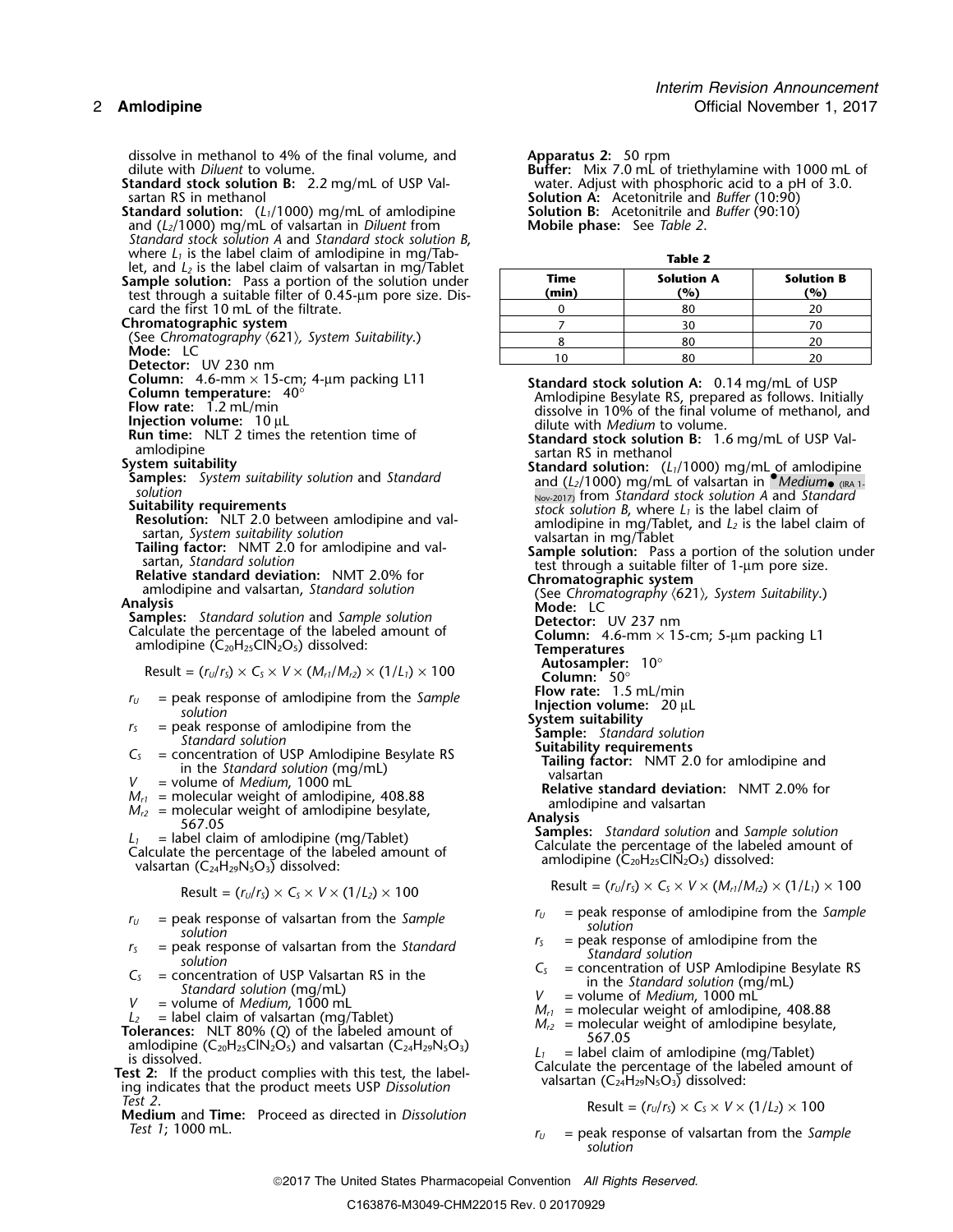- $r<sub>S</sub>$  = peak response of valsartan from the *Standard*  $r<sub>S</sub>$  = peak response of amlodipine from the *solution*
- *Standard solution* (mg/mL) in the *Standard solution* (mg/mL) in the *Standard solution* (mg/mL) = volume of *Medium*, 1000 mL
- 
- 
- **Tolerances:** NLT 75% (*Q*) of the labeled amount of *M*<sub>*r2*</sub> = molecular amlodipine (*C*<sub>20</sub>H<sub>23</sub>CIN<sub>2</sub>O<sub>5</sub>) is dissolved and NLT 80% 667.05 amlodipine  $(C_{20}H_{25}CIN_2O_5)$  is dissolved and NLT 80% 567.05<br>(Q) of the labeled amount of valsartan  $(C_{24}H_{29}N_5O_5)$  is  $L_1 =$  label claim of amlodipine (mg/Tablet)
- (*Q*) of the labeled amount of valsartan ( $C_{24}H_{29}N_5O_3$ ) is dissolved. **Test 3:** If the product complies with this test, the label-
- ing indicates that the product meets USP *Dissolution Test* 3. **Result = (** $r_v/r_s$ ) × C<sub>*S*</sub> × V × (1/*L*<sub>2</sub>) × 100
- **Medium, Apparatus 2,** and **Time:** Proceed as di-
- **Solution A:** Acetonitrile, trifluoroacetic acid, and *solution* vater (10: 0.1: 90) *r<sub>s</sub>* = peak resp
- **Solution B:** Acetonitrile, trifluoroacetic acid, and *S*  $C_s$  *S*
- 

|               |                          |                          | <b>TOICLATICS.</b> THET 7370 (C) OF the labeled all                                                       |
|---------------|--------------------------|--------------------------|-----------------------------------------------------------------------------------------------------------|
| Time<br>(min) | <b>Solution A</b><br>(%) | <b>Solution B</b><br>(%) | amlodipine $(C_{20}H_{25}CIN_2O_5)$ is dissolved and<br>(Q) of the labeled amount of valsartan $(C_{24})$ |
| 0.01          | 90                       |                          | dissolved.                                                                                                |
| 2.5           |                          | 90                       | • UNIFORMITY OF DOSAGE UNITS (905): Meet the                                                              |
| 3.0           | 90                       |                          | requirements                                                                                              |
| 5.0           | 90                       |                          | <b>IMPURITIES</b>                                                                                         |

**Diluent:** Acetonitrile and water (50:50)

**Standard stock solution A:** 0.14 mg/mL of USP **Change to read:** Amlodipine Besylate RS, prepared as follows. Initially dissolve in *Diluent* about 4% of the final volume, and • **ORGANIC IMPURITIES**

- **Standard stock solution B:** 1.6 mg/mL of USP Val-<br>sartan RS, prepared as follows. Initially dissolve in **Proceed** in the Assay sartan RS, prepared as follows. Initially dissolve in directed in the *Assay.*<br>about 20% of the final volume of *Diluent*, and dilute **Standard stock solution A:** Prepare as directed for the about 20% of the final volume of *Diluent*, and dilute
- **Standard solution:** (*L*<sub>1</sub>/1000) mg/mL of amlodipine **System suitability solution:** Dissolve a suitable quan-<br>and (*L*<sub>2</sub>/1000) mg/mL of valsartan in *Medium* from tity of USP Valsartan Related Compound B RS in Stanand (*L*<sub>2</sub>/1000) mg/mL of valsartan in *Medium* from *Standard stock solution A* and *Standard stock solution B*, where  $L_1$  is the label claim of amilodipine in mg/Tab-

**Sample solution:** Pass a portion of the solution under  $\qquad 0.16$  mg/mL of USP Valsartan RS.<br>test through a suitable filter of 0.45-µm pore size and **Sensitivity solution:** 0.14 µg/mL of USP Amlodipine test through a suitable filter of 0.45-<sub>µ</sub>m pore size and discard the first few milliliters of the filtrate.

(See Chromatography  $\langle 621 \rangle$ , System Suitability.) **Mode:** LC

**Detector:** UV 237 nm for amlodipine and UV 270 nm for valsartan

- 
- 
- 

**Suitability requirements**<br>**Tailing factor:** NMT 2.0 for amlodipine and valsartan and *Standard solution*

**Relative standard deviation:** NMT 2.0% for **Suitability requirements**

**Samples:** *Standard solution* and *Sample solution* between valsartan related component compound B and val-<br>Calculate the percentage of the labeled amount of sartan, *System suitability solution* Calculate the percentage of the labeled amount of

Result =  $(r_v/r_s) \times C_s \times V \times (M_{r1}/M_{r2}) \times (1/L_1) \times 100$  valsartan, Standard solution

*r*<sub>*U*</sub> = peak response of amlodipine from the *Sample solution* 

- 
- *solution Standard solution*
- $C_s$  = concentration of USP Valsartan RS in the  $C_s$  = concentration of USP Amlodipine Besylate RS<br>Standard solution (mg/mL) in the *Standard solution* (mg/mL)
- *V* = volume of *Medium*, 1000 mL<br>  $L_2$  = label claim of valsartan (mg/Tablet)  $M_{r1}$  = molecular weight of amlodip
	- $M_{r1}$  = molecular weight of amlodipine, 408.88  $M_{r2}$  = molecular weight of amlodipine besylate,
	-

Calculate the percentage of the labeled amount of valsartan  $(C_{24}H_{29}N_5O_3)$  dissolved:

$$
Result = (r_U/r_S) \times C_S \times V \times (1/L_2) \times 100
$$

- $r_U$  = peak response of valsartan from the *Sample*
- = peak response of valsartan from the *Standard*<br>*solution*
- water (90: 0.1: 10)<br>
Water (90: 0.1: 10)<br>
Mobile phase: See Table 3.<br>
Mobile phase: See Table 3.
	- **Mobile phase:** *Standard solution* (mg/mL) See *Table 3*. *<sup>V</sup>* = volume of *Medium*, <sup>1000</sup> mL
	-
	- *<sup>L</sup><sup>2</sup>* = label claim of valsartan (mg/Tablet) **Table 3 Tolerances:** NLT 75% (*Q*) of the labeled amount of amlodipine (C<sub>20</sub>H<sub>25</sub>ClN<sub>2</sub>O<sub>5</sub>) is dissolved and NLT 80% **(min) (%) (%)** (*Q*) of the labeled amount of valsartan (C24H29N5O3) is dissolved.
		- requirements

### 5.0 90 10 **IMPURITIES**

- dilute with *Medium* to volume.<br> **Mobile phase, Diluent, Sample solution A, Sample so-<br>
<b>Mobile phase, Diluent, Sample solution A, Sample so-**<br> **Mobile phase, Diluent, Sample solution A, Sample so-**
- with *Medium* to volume.<br> **Standard solution** in the *Assay*.<br> **System suitability solution:** Dissolve a suitable quantition in the *Assay*.
- dard stock solution A to obtain a solution containing<br>0.08 mg/mL of USP Valsartan Related Compound B RS,<br>0.14 mg/mL of USP Amlodipine Besylate RS, and let, and *L<sub>2</sub>* is the label claim of valsartan in mg/Tablet 0.14 mg/mL of USP Amlodipine is an apertion of the solution under 0.16 mg/mL of USP Valsartan RS.
- Besylate RS and 0.16 µg/mL of USP Valsartan RS in *Dil-***Chromatographic system**<br>(See Chromatography (621), System Suitability.) *Standard stock solution B:* 0.1 mg/mL of USP
	- Amlodipine Related Compound A RS as free base, pre-<br>pared as follows. Add methanol to 5% of the final vol-
- nm for valsartan ume to dissolve, and dilute with *Diluent* to volume.<br> **Column:** 4.6-mm × 10-cm; 5-µm packing L1 **Standard solution:** 0.0005 mg/mL of USP Amlodip<br>
Related Compound A RS as free base, and 0.0003 r **Column:** 4.6-mm × 10-cm; 5-µm packing L1 **Standard solution:** 0.0005 mg/mL of USP Amlodipine **Flow rate:** 1.5 mL/min Related Compound A RS as free base, and 0.0003 mg/ **Injection volume:** 10 µL minimum and the multime of USP Amlodipine Besylate RS and USP Val-<br>System suitability and the same of the same of the same of the same of the same of the same of the same of the s **System suitability** sartan RS in *Diluent* from *Standard stock solution A* and **Standard stock solution A** and **Standard stock solution A** and **Standard stock solution B**, respectively **Sample:** *Standard solution Standard stock solution B*, respectively
	-
	- **Samples:** System suitability solution, Sensitivity solution,
	-
- amlodipine and valsartan **Resolution:** More than 4.0 between amlodipine and valsartan related compound B and more than 4.0 between valsartan related compound B and val
	- amlodipine (C<sub>20</sub>H<sub>25</sub>ClN<sub>2</sub>O<sub>5</sub>) dissolved: **Relative standard deviation:** NMT 5.0% for amlodipine related compound A, amlodipine, and

**Signal-to-noise ratio:** NLT 10 for amlodipine and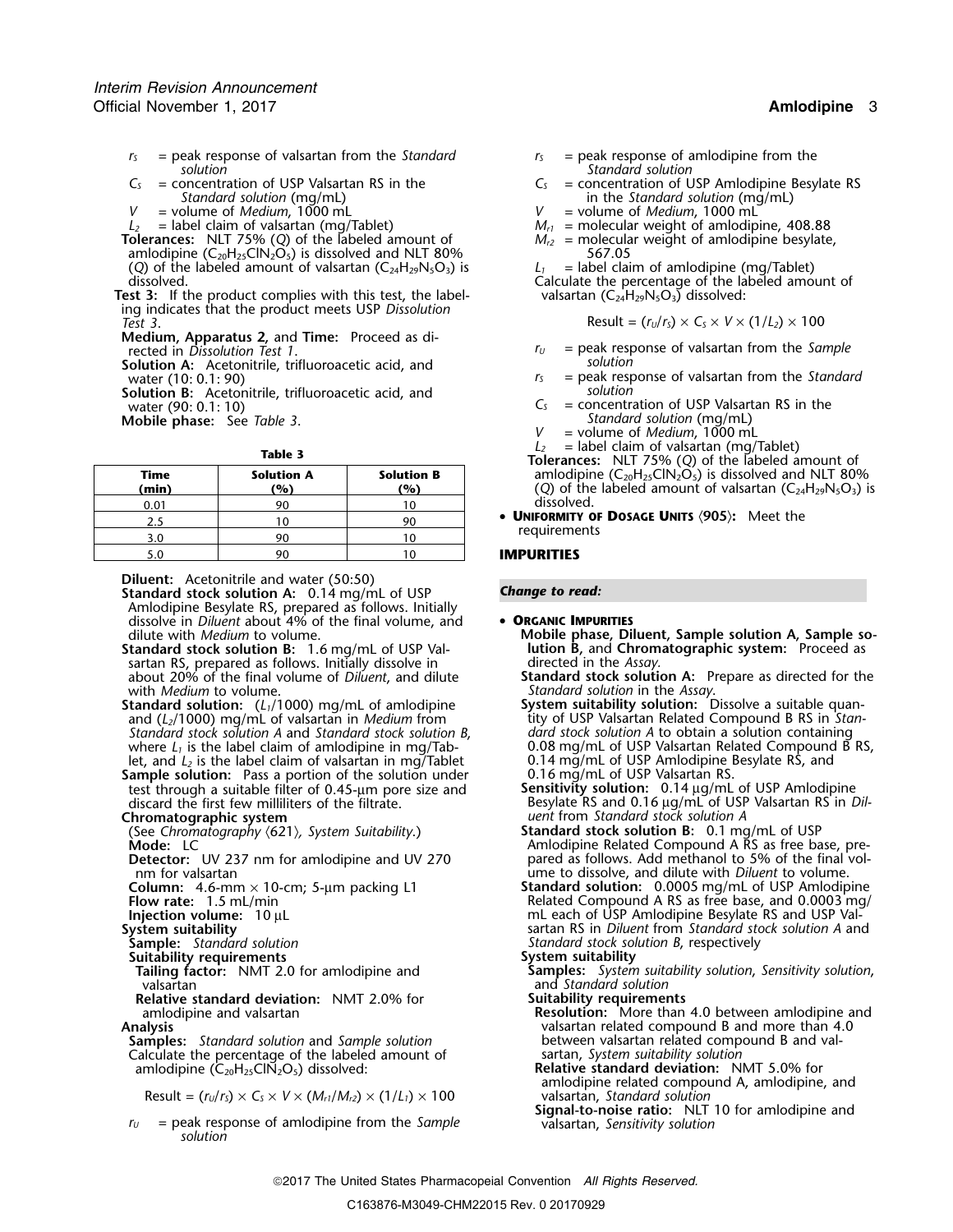**Analysis**<br>**Samples:** Sample solution A, Sample solution B, and **Table 4** 

Result = 
$$
(r_U/r_S) \times (C_S/C_U) \times (M_{r1}/M_{r2}) \times 100
$$
 | Amlodipine related

- $r_U$  = peak response of amlodipine related compound A from *Sample solution A* = peak response of amlodipine related
- 
- 
- $C_U$  = nominal concentration of amlodipine in Sample solution A (mg/mL)
- $M_{r1}$  = molecular weight of amlodipine related compound  $\overline{A}$  free base, 406.86
- $M_{r2}$  = molecular weight of amlodipine related compound A fumarate, 522.93
- Calculate the percentage of valsartan related<br>degradation •.products other than valsartan related<br>compound  $A_{\bullet}$   $_{(IRA 1-Nov-2017)}$  in the portion of Tablets<br>taken: compound  $A_{\bullet}$  (IRA 1-Nov-2017) in the portion of Tablets

$$
Result = (r_U/r_S) \times (C_S/C_U) \times 100
$$

- $r_U$  = peak response of valsartan related degradation product from Sample solution B
- *n*<sub>5</sub> = peak response of valsartan from the *Standard* solution
- $C_5$  = concentration of USP Valsartan RS in the *Standard solution* (mg/mL)
- solution B (mg/mL)<br>Calculate the percentage of each unspecified<br>e N-Valeryl-N-{[2′-(1*H*-tetrazole-5-yl)biphenyl-4-yl]methyl}-L-valine (N-Salculate the percentage of each unspecified

degradation product in the portion of Tablets taken:

- *<sup>r</sup><sup>U</sup>* = peak response of each unspecified degradation *Add the following:* product from *Sample solution A*
- *<sup>r</sup><sup>S</sup>* = peak response of amlodipine from the **•**

- 
- 
- 

| Samples: Sample solution A, Sample solution B, and<br>Standard solution<br>Calculate the percentage of amlodipine related com-                                                                                                  | <b>Name</b>                                                                     | <b>Relative</b><br><b>Retention</b><br>Time | Acceptance<br>Criteria,<br><b>NMT</b> (%)                                                                                                 |  |
|---------------------------------------------------------------------------------------------------------------------------------------------------------------------------------------------------------------------------------|---------------------------------------------------------------------------------|---------------------------------------------|-------------------------------------------------------------------------------------------------------------------------------------------|--|
| pound A free base in the portion of Tablets taken:                                                                                                                                                                              | Devaleryl valsartan <sup>a</sup>                                                | 0.24                                        | 0.2                                                                                                                                       |  |
| Result = $(r_U/r_S) \times (C_S/C_U) \times (M_{r1}/M_{r2}) \times 100$                                                                                                                                                         | Amlodipine related<br>compound A <sup>b</sup>                                   | 0.50                                        | 0.5                                                                                                                                       |  |
| $=$ peak response of amlodipine related<br>$r_U$<br>compound A from Sample solution A                                                                                                                                           | Valsartan related degradation<br>product 1c                                     | 0.54                                        | 0.2                                                                                                                                       |  |
| = peak response of amlodipine related<br>$r_{\rm S}$<br>compound A from the Standard solution                                                                                                                                   | Valsartan related degradation<br>product 2c                                     | 0.81                                        | 0.2                                                                                                                                       |  |
| $C_{S}$<br>= concentration of USP Amlodipine Related<br>Compound A RS in the Standard solution                                                                                                                                  | Amlodipine                                                                      | 1.00                                        |                                                                                                                                           |  |
| (mq/mL)                                                                                                                                                                                                                         | Valsartan related compound Bd                                                   | 1.34                                        |                                                                                                                                           |  |
| $\mathsf{C}_U$<br>$=$ nominal concentration of amlodipine in<br>Sample solution A (mg/mL)                                                                                                                                       | Valsartan related degradation<br>product 3c                                     | 1.44                                        | 0.2                                                                                                                                       |  |
| $M_{r1}$<br>= molecular weight of amlodipine related                                                                                                                                                                            | Valsartan                                                                       | 1.74                                        |                                                                                                                                           |  |
| compound A free base, 406.86<br>$M_{r2}$<br>= molecular weight of amlodipine related                                                                                                                                            | Valsartan related degradation<br>product 4c                                     | 2.06                                        | 0.2                                                                                                                                       |  |
| compound A fumarate, 522.93                                                                                                                                                                                                     | Valsartan ethyl ester <sup>e</sup>                                              | 2.32                                        | 0.2                                                                                                                                       |  |
| Calculate the percentage of valsartan related<br>degradation <i>products</i> other than valsartan related                                                                                                                       | Any other unspecified<br>degradation product                                    |                                             | 0.2                                                                                                                                       |  |
| compound $A_{\bullet}$ (IRA 1-Nov-2017) in the portion of Tablets<br>taken:<br>Result = $(r_U/r_s) \times (C_s/C_u) \times 100$<br>= peak response of valsartan related degradation<br>$r_U$<br>salvat forma Consola relativo D | Total degradation products <sup>of</sup><br>$(10.4, 1 \text{ N}) \cdot (201.7)$ |                                             | 1.2; $^{\bullet}$ 2.0, if<br>valsartan relat-<br>ed compound<br>A is a potential<br>degradation<br>$product\bullet$ (IRA 1-<br>Nov. 2017) |  |

a N-{[2'-(1H-Tetrazole-5-yl)biphenyl-4-yl]methyl}-L-valine.

<sup>b</sup> 3-Ethyl 5-methyl [2-(2-aminoethoxymethyl)-4-(2-chlorophenyl)-6-meth-<br>yl-3,5-pyridinedicarboxylate].

 $C_5$  = Concernent about to the content of validation (mg/mL)<br>
= content of the content of validation is<br>
these are specified unidentified degradation products. No information is<br>
of the contentration of validation in Sam

e N-Valeryl-N-{[2'-(1H-tetrazole-5-yl)biphenyl-4-yl]methyl}-L-valine ethyl es-

**Example 18 Contract Contract Contract Contract Contract Contract Contract Contract Contract Contract Contract Contract Contract Contract Contract Contract Contract Contract Contract Contract Contract Contract Contract Co** compound  $\overline{A}$  and amlodipine related compound  $\overline{A}$ . (IRA 1-Nov-2017)

From Standard solution<br>  $C_5$  = concentration of USP Amlodipine Besylate RS<br>
in the Standard solution (mg/mL)<br>
in the standard solution (mg/mL)<br>
in the standard solution (mg/mL)<br>  $M_{r1}$  = molecular weight of amlodipine,

powder from NLT 20 Tablets. Sonication may be necessary for complete dissolution. Pass through a suitable filter of 0.45-µm pore size.

**Chromatographic system**

(See *Chromatography* 〈621〉*, System Suitability*.)

**Mode:** LC

**Detector:** UV 230 nm

**Column:** 4.6-mm  $\times$  25-cm; 5-µm packing L40

**Temperatures**

- **Autosampler:** 10°
- **Column:** 30° **Flow rate:** 0.8 mL/min
- 
- 
- **Injection volume:** 20 µL **Run time:** NLT 3.5 times the retention time of valsartan related compound A

2017 The United States Pharmacopeial Convention *All Rights Reserved.*